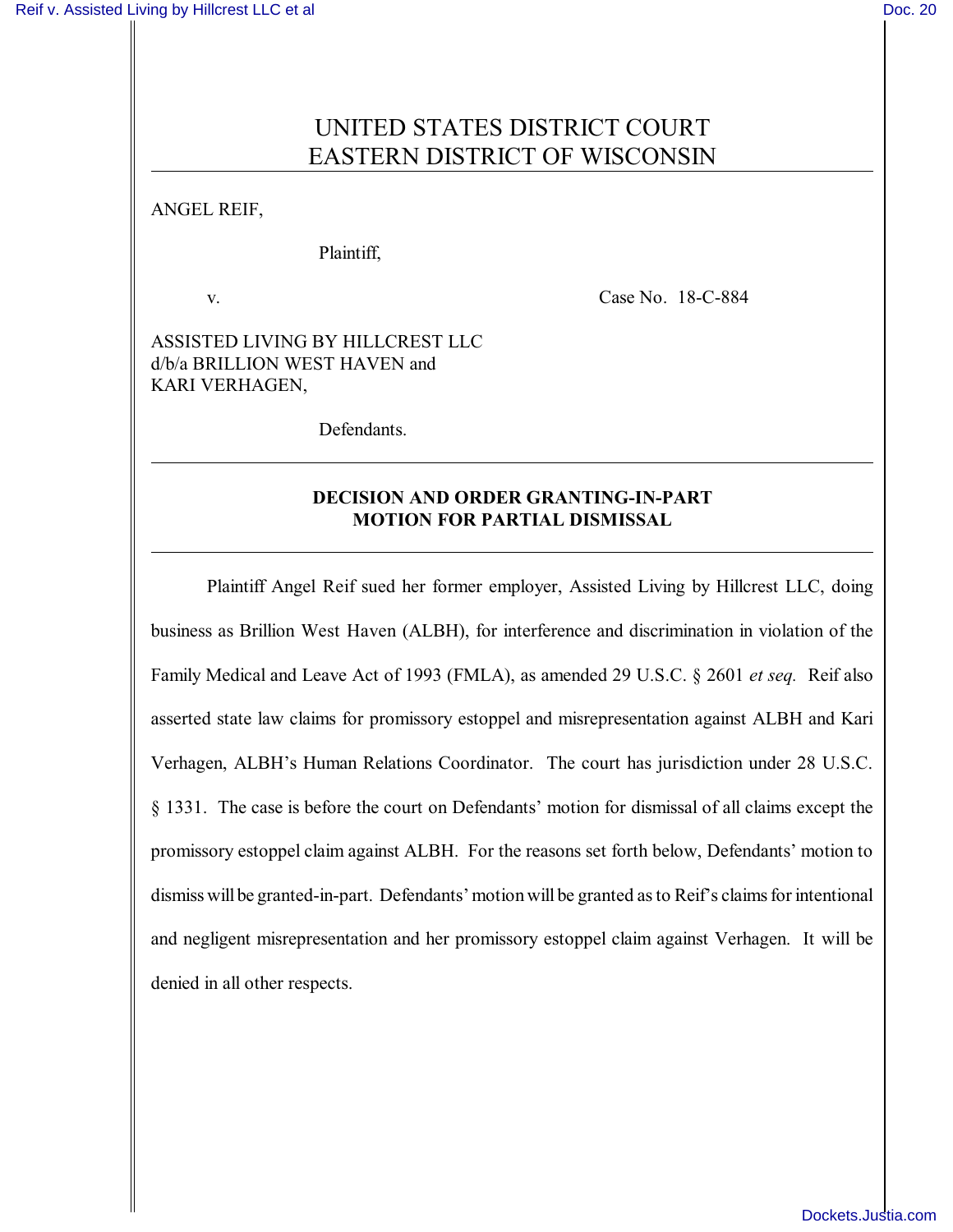#### **LEGAL STANDARD**

"A motion to dismiss pursuant to Federal Rule of Civil Procedure 12(b)(6) challenges the viability of a complaint by arguing that it fails to state a claim upon which relief may be granted." *Camasta v. Jos. A. Bank Clothiers, Inc.*, 761 F.3d 732, 736 (7thCir. 2014); Fed. R. Civ. P. 12(b)(6). To survive a motion to dismiss under Rule 12(b)(6), the complaint must provide "enough facts to state a claim to relief that is plausible on its face." *Bell Atl. Corp. v. Twombly*, 550 U.S. 544, 570 (2007). A claim has facial plausibility when the pleaded facts allow the court to draw the reasonable inference that the defendant is liable for the misconduct alleged. *Ashcroft v. Iqbal*, 556 U.S. 662, 678 (2009). "Factual allegations must be enough to raise a right to relief above the speculative level." *Twombly*, 550 U.S. at 555. When reviewing a motion to dismiss for failure to state a claim, a court must accept all well-pleaded facts as true and view them in a light most favorable to the plaintiff. *Doe v. Vill. of Arlington Heights*, 782 F.3d 911, 914–15 (7th Cir. 2015).

### **ALLEGATIONS OF THE AMENDED COMPLAINT**

ALBH operates assisted living facilities throughout the State of Wisconsin, including a facility in Brillion, Wisconsin. Verhagen is the Human Resources Coordinator for ALBH. On January 25, 2017, ALBH hired Reif as an administrative assistant at its Brillion facility.

During the course of her employment at ALBH, Reif experienced significant pain in her right hip and knee due to an abnormal gait she had adopted in response to an unsuccessful repair of a tear to her Achilles tendon she sustained in 2003. On or about January 2, 2018, Reif's doctor advised her that surgically repairing her Achilles would improve her gait and significantlyreduce the pain and difficulty she was experiencing.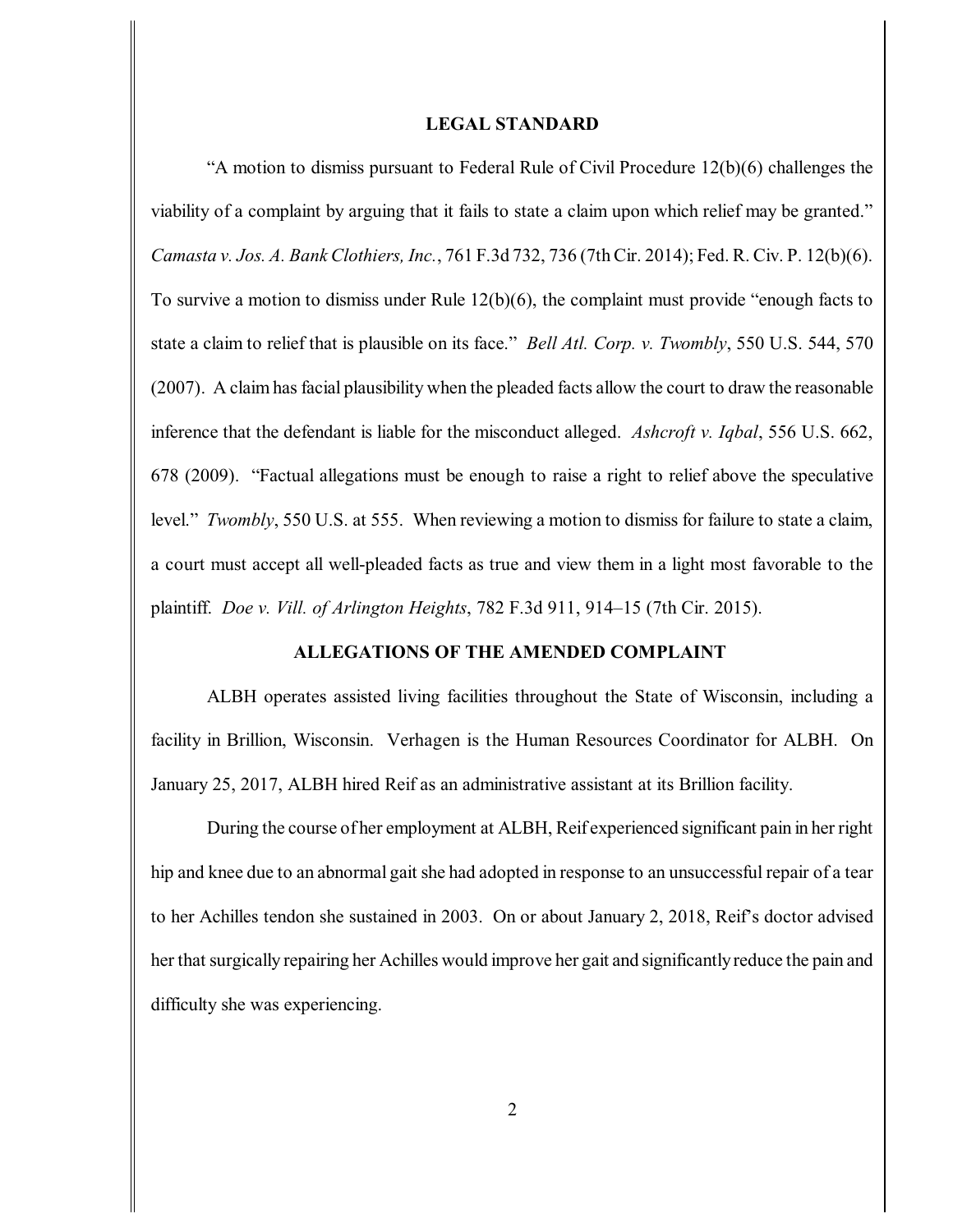On or about January 9, 2018, Reif met with Verhagen and informed her of her intent to undergo the surgery when she became eligible for FMLA leave. Verhagen informed Reif that she was not eligible for FMLA leave until January 25, 2018, the date on which Reif would have been employed at ALBH for twelve months. Reif thereupon contacted her doctor and scheduled her surgery for January 31, 2018. Reif then informed Verhagen of the date of her surgery and of her intent to apply for and utilize FMLA leave from work as of that date.

On the same day, after consulting with Amy Doolittle, ALBH's Executive Administrator, about Reif's medical condition, Verhagen told Reif that she needed to immediately "punch out and go home until[she was] completely healed fromsurgery." Am. Compl. ¶ 27, ECF No. 15. Although Reif was not under any restrictions from her doctor, Verhagen told Reif that Doolittle had instructed her to send Reif home because she was a liability and because ALBH did not want her to injure herself further and file a worker's compensation claim for her pre-existing injury. Verhagen also told Reif that she needed to schedule her surgery assoon asshe could and that she would work with her so that her FMLA would be approved. Verhagen also assured Reif that her job as an administrative assistant would still be there for her when she returned.

Given her sudden loss of income and in reliance on Verhagen's assurances, Reif contacted her doctor and was able to move her surgery up to January 17, 2018. On January 10, 2018, Reif submitted to ALBH an FMLA application for leave with a start date of January 17, 2018. She underwent the surgery on that date. On January 22, 2018, Reif received a letter from ALBH signed by Verhagen and dated January 19, 2018, acknowledging receipt of her request for FMLA leave but advising that she did not meet the eligibility requirements for FMLA leave. On January 24, 2018, Verhagen informed Reif that ALBH would not hold her position. On January 25, 2018, ALBH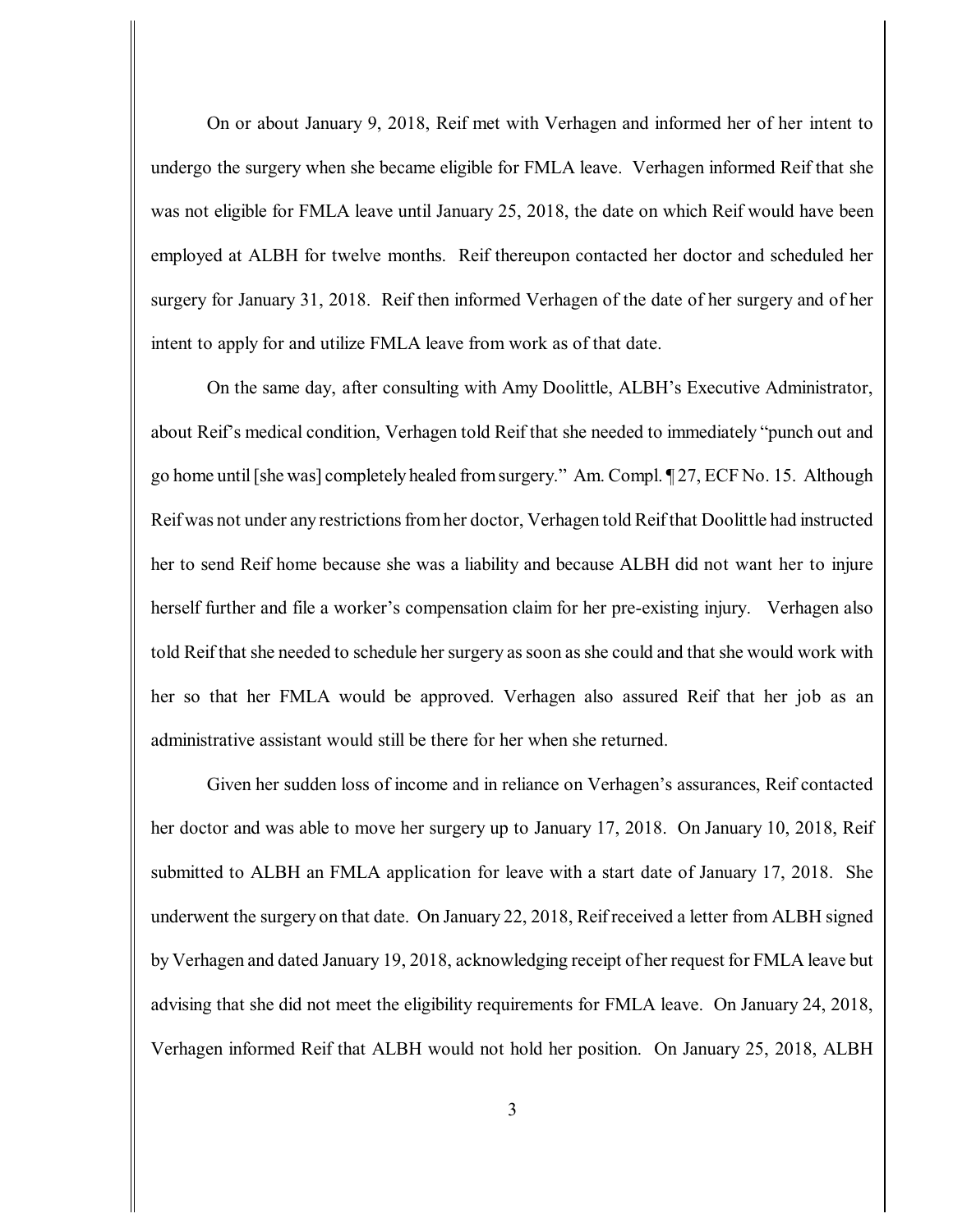received a certification from Reif's doctor that she was able to return to work full-time on January 22, 2018, with work restrictions of "non-weight bearing to right leg with use of assistive device for mobility to do complete job duties." *Id.* at ¶ 43. On February 9, 2018, Verhagen informed Reif that ALBH had filled her position.

Based on these allegations, Reif has asserted claims under the FMLA that ALBH interfered with her right to take medical leave and then discriminated against her by terminating her employment because of her attempt to do so. Reif has also asserted claims for promissory estoppel and intentional and negligent misrepresentation.

#### **ANALYSIS**

## **A. FMLA Claims**

The FMLA allows any eligible employee with a serious health condition that renders the employee unable to perform her employment duties to take up to twelve workweeks of leave during each twelve-month period. 29 U.S.C. § 2612(a)(1)(D); *Goelzer v. Sheboygan Cty., Wis.*, 604 F.3d 987, 992 (7th Cir. 2010). Employers are prohibited from interfering with rights provided under the FMLA and fromdiscriminating against employeeswho assert those rights. *See* 29 U.S.C. § 2615(a); *Nicholson v. Pulte Homes Corp.*, 690 F.3d 819, 825 (7th Cir. 2012). Section 2615(a)(1) prohibits employers from interfering with, restraining, or denying the exercise of or the attempt to exercise any right provided under the FMLA. Section 2615(a)(2) prohibits employers from discharging or in any other manner discriminating against any individual for opposing any practice made unlawful under the FMLA. Reif alleges that ALBH both interfered with her attempt to lawfully take FMLA leave and discriminated against her on account of such attempt. ALBH contends that Reif's FMLA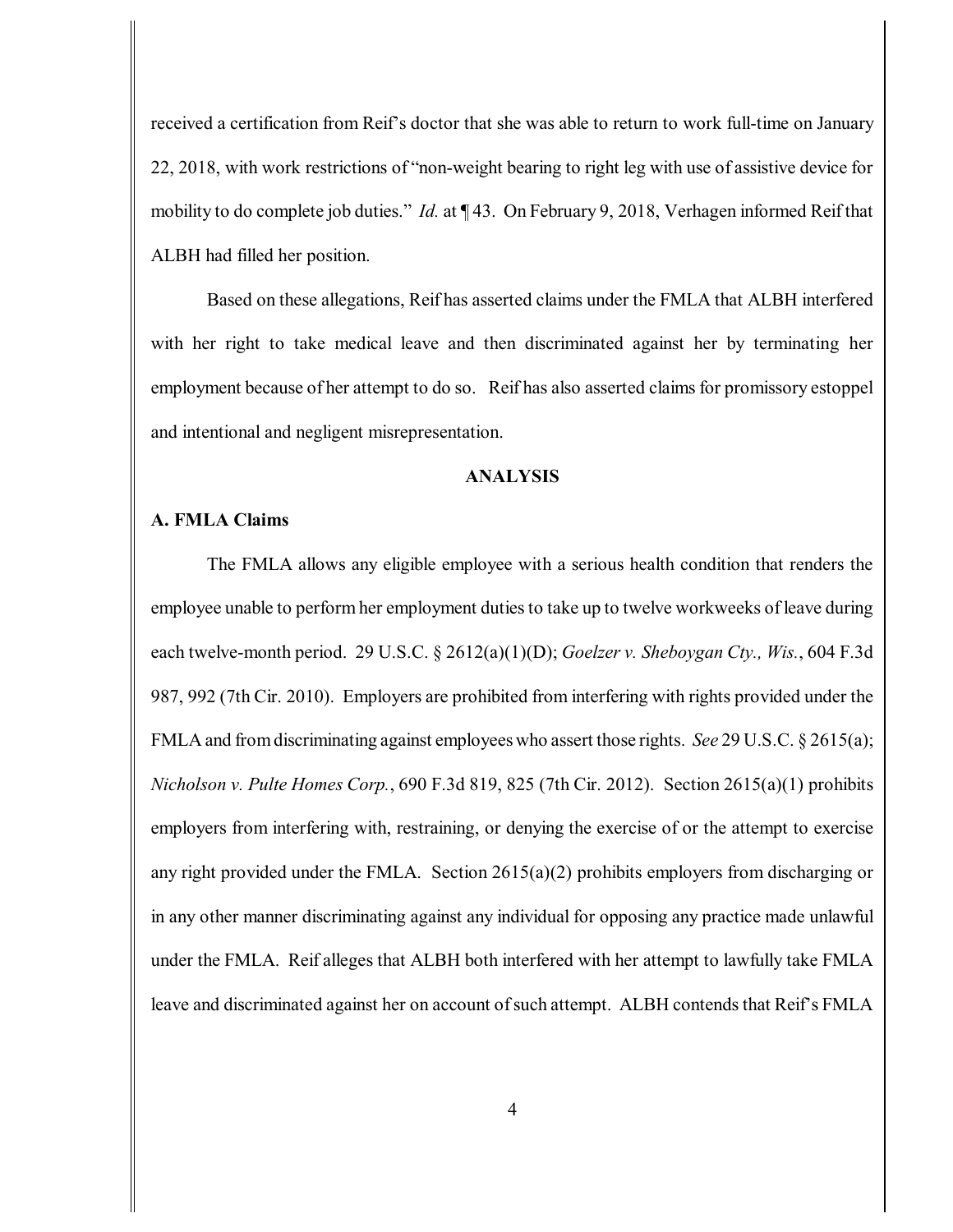claims fail because at the time she requested leave and had her surgery, she was not yet eligible for FMLA leave.

An "eligible employee" for FLMA purposes is defined as "an employee who has been employed—(i) for at least 12 months by the employer with respect to whom leave is requested under section 2612 of this title; and (ii) for at least 1,250 hours of service with such employer during the previous 12-month period." 29 U.S.C. § 2611(2)(A);*see also Dormeyer v. Comerica Bank-Ill.*, 223 F.3d 579, 582 (7th Cir. 2000) ("The statutory text is perfectly clear and covers the issue [of leave eligibility]."). "The determination of whether an employee meets the hours of service requirement and has been employed for a total of at least 12 months must be made as of the date the FMLA leave is to start." 29 C.F.R. § 825.110(d). ALBH argues that, because Reif would not have become eligible for FMLA leave until January 25, 2018, her absence from work from January 9th through January 22nd was not covered by the FMLA and her claims therefore fail.

ALBH would be on solid ground as far as the FMLA is concerned if Reif had simply taken off for her surgery on her own prior to becoming eligible for FMLA leave. But according to the allegations of the complaint, which remember must be accepted as true at this stage of the proceedings, that is not what happened. According to the amended complaint, Reif gave Verhagen notice on January 9th of her intent to request FMLA leave after her surgery on January 31st, six days after she would have become eligible. After consulting with Executive Administrator Doolittle, Verhagen then told Reif she needed to begin her leave immediately, even though there was no medical reason requiring her to do so. The complaint further alleges that Verhagen encouraged Reif to move her surgery up and assured her she would receive FMLA leave and her job would be waiting for her.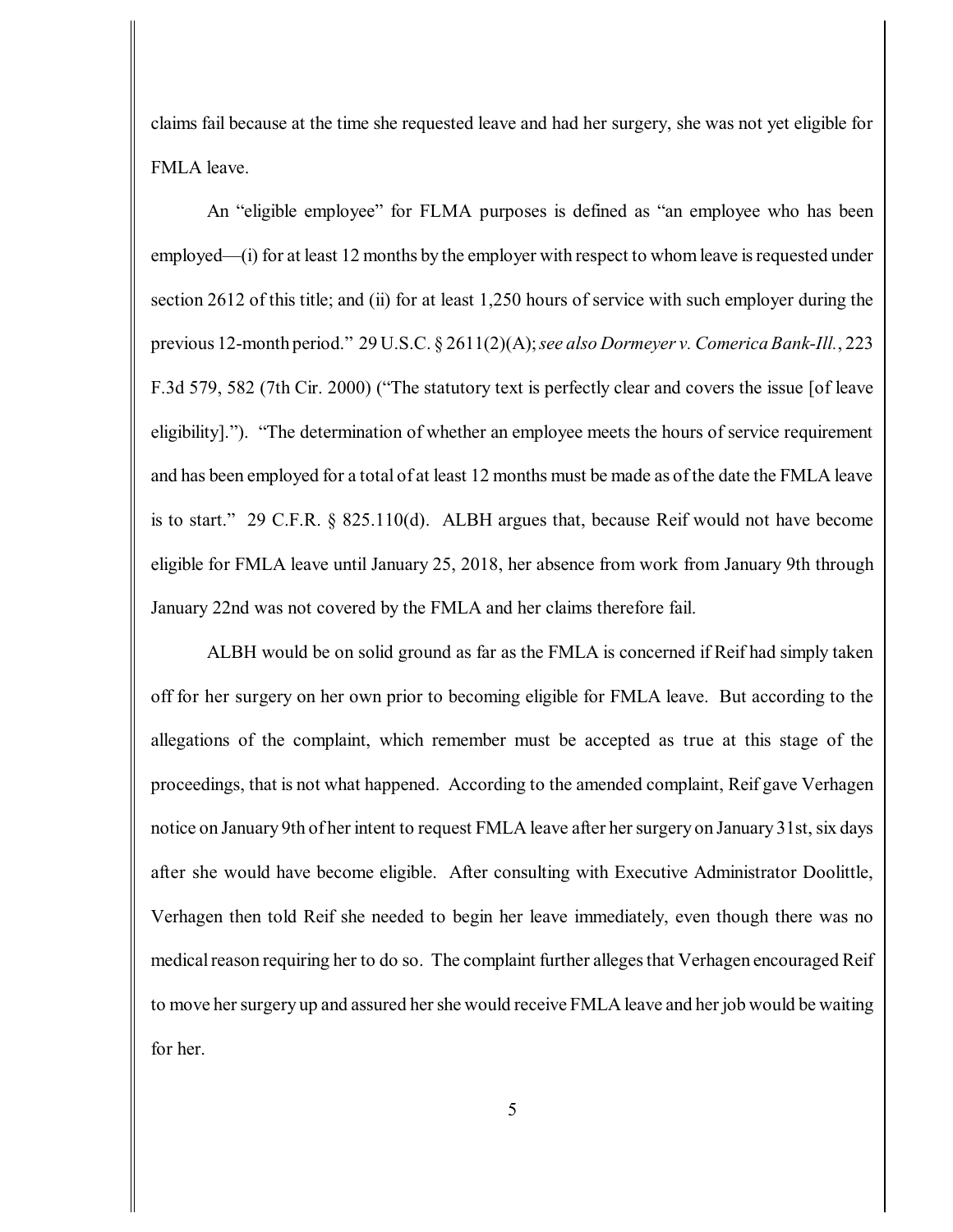If these allegations turn out to be true, then ALBH may be estopped from refusing to grant Reif FMLA leave. *See Dormeyer*, 223 F.3d at 582 (noting that "an employer who by his silence misled an employee concerning the employee's entitlement to family leave might, if the employee reasonably relied and was harmed as a result, be estopped to plead the defense of ineligibility to the employee's claim of entitlement to family leave"). Reif alleges more than just silence by her employer. It would be fundamentally unfair to allow an employer to force an employee to begin a non-emergency medical leave less than two weeks before she would become eligible under the FMLA, assure her that she would receive leave and her job would be waiting for her when she returned, and then fire her for taking an unauthorized leave.

Even without invoking the equitable doctrine of estoppel, however, it appears that Reif's FMLA claims survive. As the Eleventh Circuit held in *Pereda v. Brookdale Senior Living Communities, Inc.*, "[w]ithout protecting against pre-eligibility interference, a loophole is created whereby an employer has total freedom to terminate an employee before she can ever become eligible." 666 F.3d 1269, 1273 (11th Cir. 2012). "Such a situation," the court noted, "is contrary to the basic concept of the FMLA." *Id.* In *Pereda*, the plaintiff employee, who previously gave notice that she would be requesting FMLA leave after the birth of her child, alleged that she was terminated eleven months after she began her employment and only one month before her eligibility for FMLA leave would have commenced. The district court dismissed her claims for interference and retaliation in violation of the FMLA on the ground that she was not covered by the FMLA at the time of her termination. The Eleventh Circuit reversed, noting that such a result was inconsistent with the advanced notice requirements of the FMLA. The FMLA requires employees where possible to give advanced notice to their employer of extended absences. 29 U.S.C. § 2612(e)(2). The court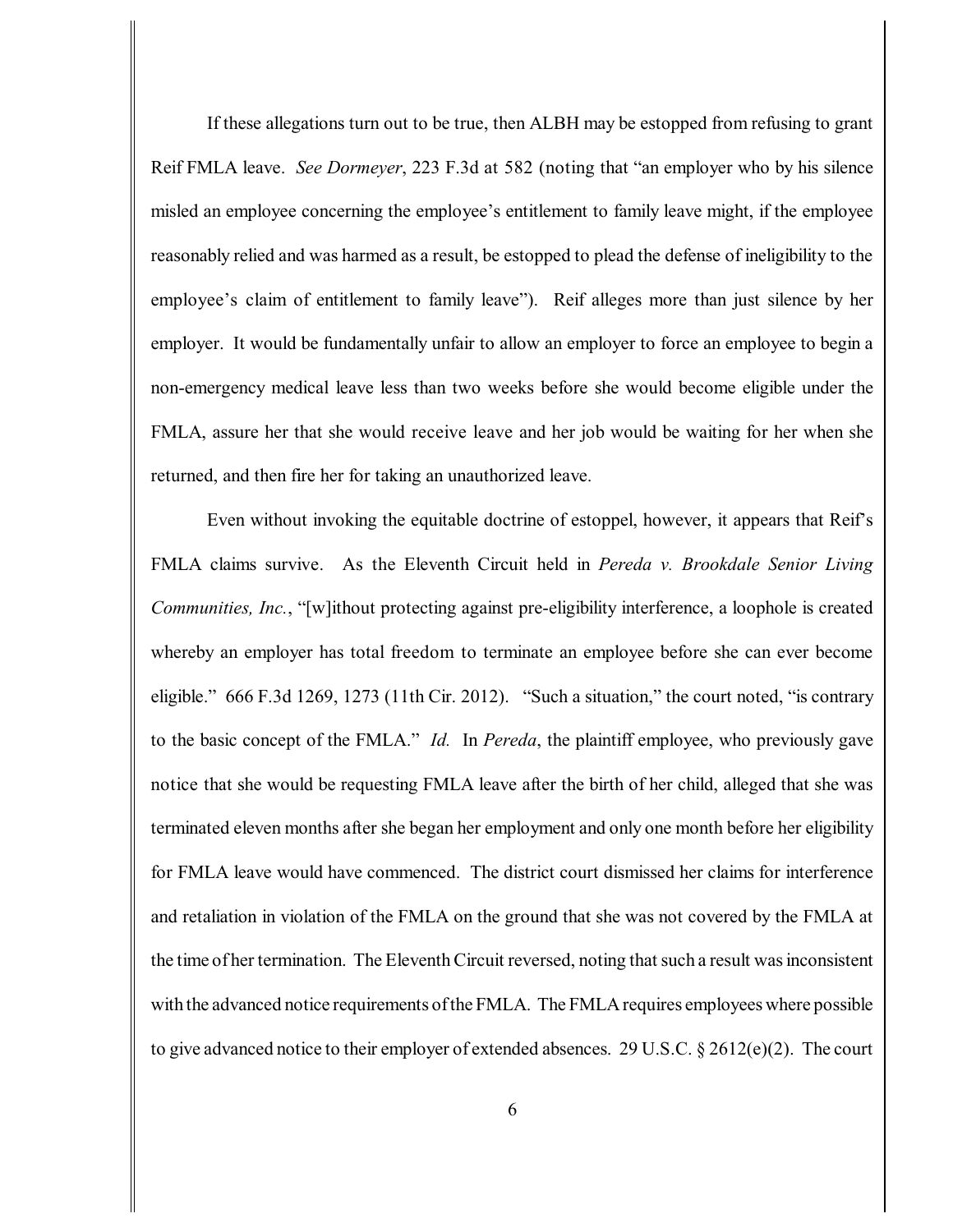held in *Pereda* that, "because the FMLA requires notice in advance of future leave, employees are protected from interference prior to the occurrence of a triggering event, such as the birth of a child." 666 F.3d at 1274. Without a remedy, the court observed, "the advanced notice requirement becomes a trap for newer employees and extends to employers a significant exemption from liability. Such an interpretation is inconsistent with FMLA and the purpose of the Act." *Id.* (internal citation omitted); *see also Reynolds v. Inter-Industry Conference on Auto Collision Repair*, 594 F. Supp. 2d 925 (N.D. Ill. 2009) (holding that employee had cause of action under FMLA based on alleged discrimination for requesting future leave that was to begin after date of eligibility).

Based on the allegations ofthe amended complaint and for the reasonsset forth in *Dormeyer* and *Pereda*, Reif's FMLA claims survive. ALBH's motion to dismiss the interference and discrimination claims is therefore denied.

## **B. State Law Claims**

In addition to her FMLA claims against ALBH, Reif asserts state law claims of intentional misrepresentation, negligent misrepresentation, and promissory estoppel against ALBH and Verhagen. Reif has failed to state claims of intentional and negligent misrepresentation. Under Wisconsin law, "[t]he breach of an employment contract is not actionable in tort" and "[t]here must be a duty existing independently of the performance of the contract for a cause of action in tort to exist." *Tatge v. Chambers & Owen, Inc.*, 219 Wis. 2d 99, 107, 579 N.W.2d 217 (1998) (citation omitted);*see also Mackenzie v. Miller Brewing Co.*, 2001 WI 23, ¶ 1, 241 Wis. 2d 700, 623 N.W.2d 739 ("[T]hose who are party to an at-will [employment] contract must seek recourse in contract rather than tort law."). In *Tatge*, the Wisconsin Supreme Court considered a misrepresentation claim in the at-will employment context and held that "no duty to refrain from misrepresentation exists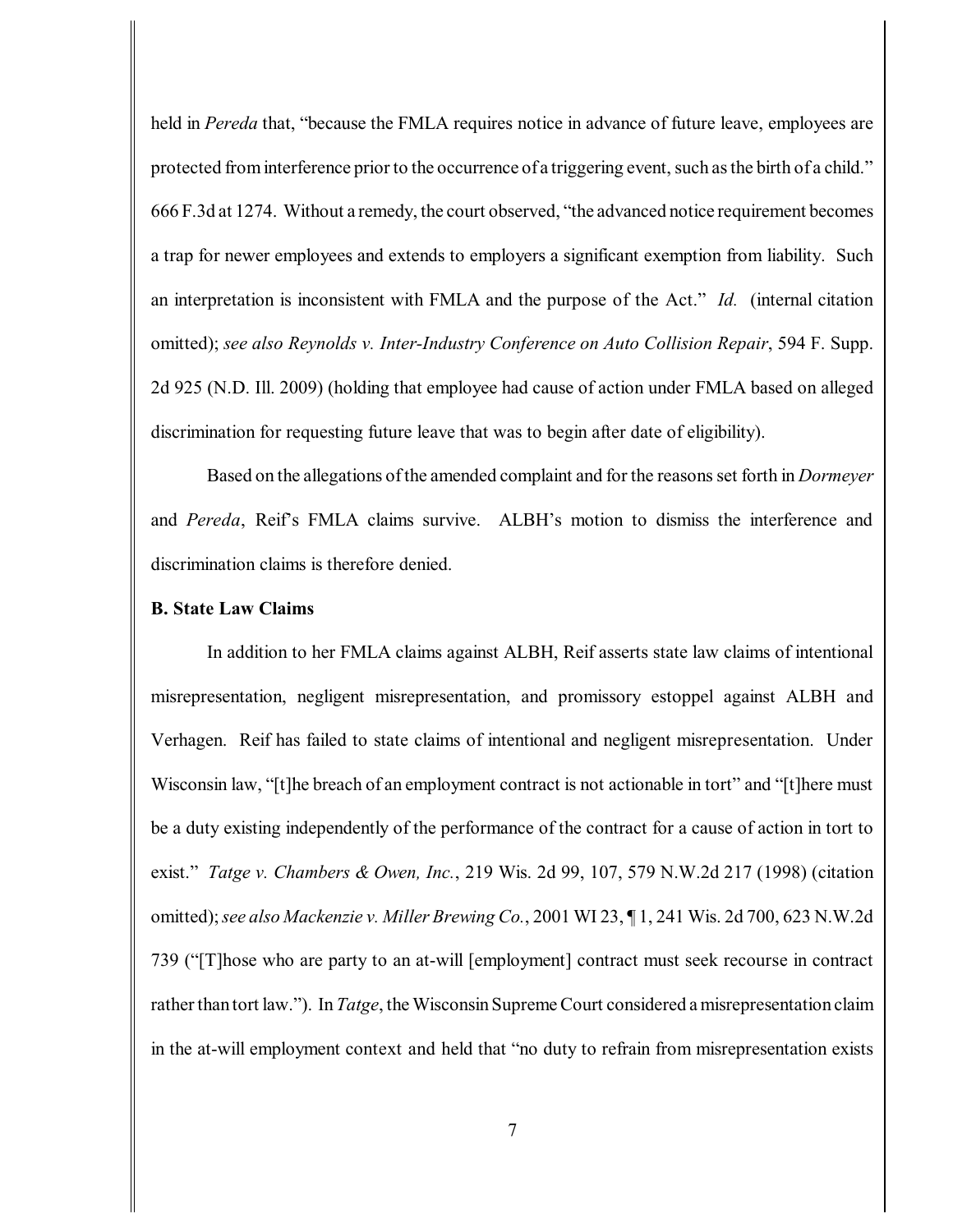*independently* of the performance of the at-will employment contract." 219 Wis. 2d at 108; *Mackenzie*, 2001 WI 23,  $\P$  13 ("None of our decisions, however, has abrograted the at-will doctrine by recognizing the tort of misrepresentation in the employment context. In fact, our recent decision in *Tatge* expressly forecloses such a cause of action."). The *Tatge* rule applies to both intentional and negligent misrepresentation claims. *Mackenzie*, 2001 WI 23, ¶ 15.

Reif's effort to transform her misrepresentation claims into a claim for breach of an implied duty of good faith and fair dealing fares no better. Reif cites *Beidel v. Sideline Software, Inc.*, 2013 WI 56, 348 Wis. 2d 360, 842 N.W.2d 240, as authority for her argument, but that case dealt with a written stock purchase agreement with a related employment provision. It had nothing to do with an at-will employment arrangement such as Reif's. Leaving aside the fact that the amended complaint asserts tort claims for misrepresentation, as opposed to contract claims, the argument that the implied duty of good faith and fair dealing in contracts in general can give rise to a duty of good faith in the termination of an at-will employment contract was explicitly rejected by the Wisconsin Supreme Court in *Brockmeyer v. Dunn & Bradstreet*, 113 Wis. 2d 561, 569, 335 N.W.2d 834 (1983). *Beidel* did not overrule, or even discuss, *Brockmeyer*. Reif's misrepresentation claims therefore fail and will be dismissed.

Reif has also failed to state a promissory estoppel claim against Verhagen. To state a claim for promissory estoppel under Wisconsin law, a plaintiff must allege that (1) the promise is one which the promisor should reasonably expect to induce action or forbearance of a definite and substantial character on the part of the promisee; (2) the promise induced such action or forbearance; and (3) injustice can be avoided only by enforcement of the promise. *Scott v. Savers Prop. & Cas. Ins. Co.*, 2003 WI 60, 151, 262 Wis. 2d 127, 663 N.W.2d 715. "A promise is a manifestation by